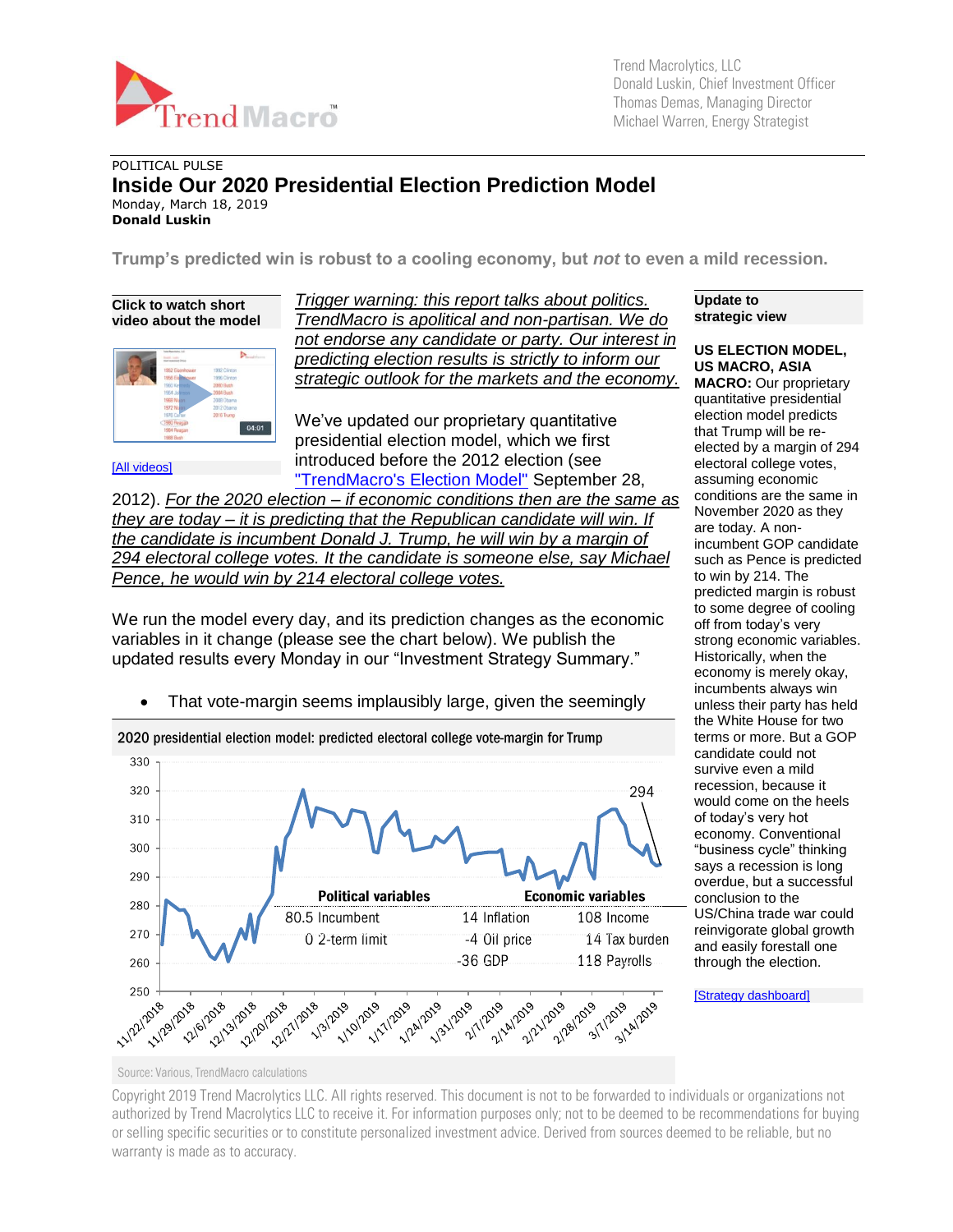locked-in votes for any Democratic candidate that can be expected from the ["blue wall"](https://en.wikipedia.org/wiki/Blue_wall_(politics)) of large-population states. *So consider it a directional prediction – and one with a large cushion for error.*

- In 2016, running in real time (not in backtest) the model predicted Trump would win by 228 electoral college votes (see ["Our Fearless](http://tmac.ro/2fvSACk)  [Predictions"](http://tmac.ro/2fvSACk) November 7, 2016), when in fact his winning margin turned out to be only 77. *But the model was directionally correct in predicting a Trump win, when virtually all competing quantitative models were pointing* – *unquestioningly, [dogmatically, stridently](file:///C:/Users/Donald/Dropbox%20(TrendMacro)/DBDocuments/My%20Webs/TrendMacro.com/luskin/msWord/From%20%3chttp:/fivethirtyeight.com/features/the-cubs-have-a-smaller-chance-of-winning-than-trump-does/)* – *in exactly the opposite direction.*
- In 2012, running in real time (not in backtest), the model predicted Barak Obama would win by 122 electoral college votes (see ["On](http://tmac.ro/RVxo4j)  [the 2012 Election"](http://tmac.ro/RVxo4j) November 7, 2012), *essentially a perfect prediction of his win by 126*.
- Prior to that, *the model correctly predicts every election from 1952*. From 1952 to 2016, the model's predictions have errors in votemargin ranging from 151 to -210. The mean error is zero and *the coefficient of determination (r-squared) is 0.84*.

Our model uses no polling data, even though most competing quantitative models depend on that almost exclusively. But those models [don't work](http://fivethirtyeight.com/features/final-election-update-theres-a-wide-range-of-outcomes-and-most-of-them-come-up-clinton/)  [very well.](http://fivethirtyeight.com/features/final-election-update-theres-a-wide-range-of-outcomes-and-most-of-them-come-up-clinton/) So instead, our model stands on the shoulders of giants, primarily the work of [Yale econometrician Ray](https://fairmodel.econ.yale.edu/) C. Fair, which uses only political and economic variables.

- As in Fair's work, our model assigns a *penalty to any candidate whose party has held the White House for two terms or more*. Presently that penalty is 127 electoral college votes, but it won't come into play in 2020.
- Also as in Fair's work, our model assigns a *bonus to any candidate who is running as an incumbent*. Presently that bonus is 81 electoral college votes, and it will come into play if Trump runs (but not if another Republican does).
- As long as the term-limit penalty is larger than the incumbent bonus, those two factors alone enable a model to correctly predict every election from 1952, with two exceptions: in 1980 incumbent Jimmy Carter failed to win re-election despite his party having held the White House for only one term; and 1988 when George H. W. Bush won following two Republican terms for Ronald Reagan.
- As in Fair's work, the addition of economic variables enables a model to overcome the anomalies of 1980 (when the economy was so weak, an incumbent *could not* win) and in 1988 (when the economy was so strong, a term-limited party *could* win).
- Fair's economic variables include only real GDP and inflation. *Our model uses real GDP, CPI inflation, the oil price, disposable personal income, payrolls, and the personal tax burden*.
- Fair's model makes the fundamental error of attempting to predict the result of the popular vote. Instead, *our model predicts the electoral college vote*, which is, after all, the game the candidates are actually playing.

## **Contact TrendMacro**

On the web at [trendmacro.com](http://www.trendmacro.com/)

Follow us on Twitter at [twitter.com/TweetMacro](https://twitter.com/#!/TweetMacro)

Donald Luskin Chicago IL 312 273 6766 [don@trendmacro.com](mailto:don@trendmacro.com)

Thomas Demas Charlotte NC 704 552 3625 [tdemas@trendmacro.com](mailto:tdemas@trendmacro.com)

Michael Warren Houston TX 713 893 1377 [mike@trendmacro.energy](mailto:mike@trendmacro.energy)

[\[About us\]](http://trendmacro.com/about/what-we-do)

**Recommended Reading**

**[Friedrich von Hayek: His](https://www.sothebys.com/buy/7cc2e7e9-a8cf-4575-a67f-35dfc7b660ce)  [Nobel Prize and Family](https://www.sothebys.com/buy/7cc2e7e9-a8cf-4575-a67f-35dfc7b660ce)  [Collection](https://www.sothebys.com/buy/7cc2e7e9-a8cf-4575-a67f-35dfc7b660ce)** Sotheby's March 19, 2019

**[Why China Silenced a](https://www.nytimes.com/2019/03/16/world/asia/china-bloggers-internet.html)  [Clickbait Queen in Its](https://www.nytimes.com/2019/03/16/world/asia/china-bloggers-internet.html)  [Battle for Information](https://www.nytimes.com/2019/03/16/world/asia/china-bloggers-internet.html)  [Control](https://www.nytimes.com/2019/03/16/world/asia/china-bloggers-internet.html)** Javier C. Hernández *New York Times* March 16, 2019

## **[A Forensic Examination](https://www.brookings.edu/wp-content/uploads/2019/03/BPEA-2019-Forensic-Analysis-China.pdf)  [of China's National](https://www.brookings.edu/wp-content/uploads/2019/03/BPEA-2019-Forensic-Analysis-China.pdf)  [Accounts](https://www.brookings.edu/wp-content/uploads/2019/03/BPEA-2019-Forensic-Analysis-China.pdf)**

Wei Chen, Xilu Chen, Chang-Tai Hsieh and Zheng (Michael) Song *Brookings Papers on Economic Activity* March 7, 2019

**[The Yale Dad Who Set](https://www.wsj.com/articles/the-yale-dad-who-set-off-the-college-admissions-scandal-11552588402)  [Off the College-](https://www.wsj.com/articles/the-yale-dad-who-set-off-the-college-admissions-scandal-11552588402)[Admissions Scandal](https://www.wsj.com/articles/the-yale-dad-who-set-off-the-college-admissions-scandal-11552588402)**

Jennifer Levitz and Melissa Korn *Wall Street Journal* March 14, 2019

[\[Reading home\]](http://trendmacro.com/recommended-reading)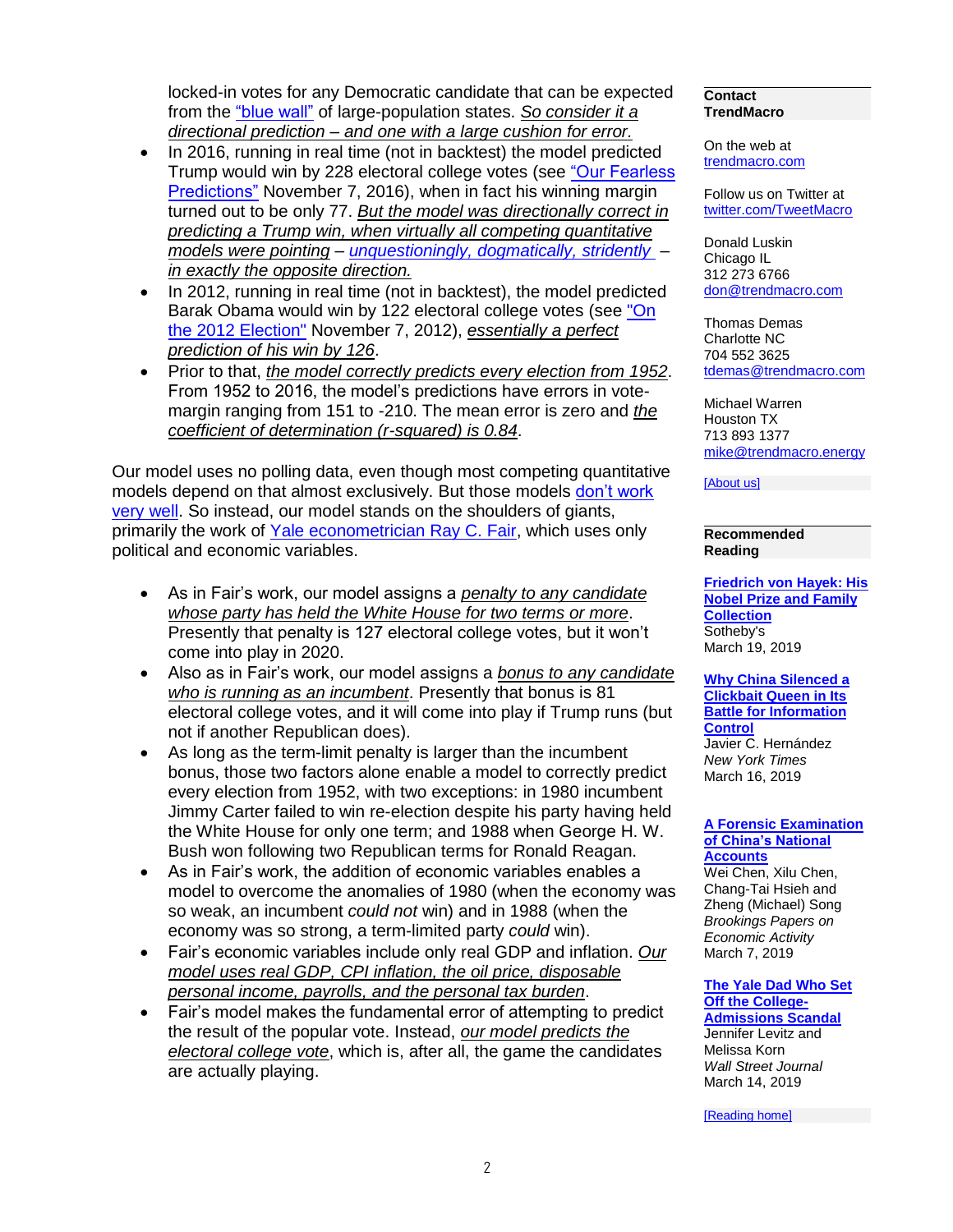The model's prediction has already swung in a range of about 60 electoral college votes in the short time since we re-estimated it late in late November of last year (again, please see the chart on the first page). That's mostly been due to the extreme fluctuations in oil prices over the period – they were lower year-on-year by as much as 22.5% near yearend, but are 1.3% higher today. It's an effective reminder that *the model's forecast is likely to be very different on election day, 596 days from today, as all six economic variables fluctuate*.

- The model is an equation that integrates all six variables, and the variables themselves are causally inter-related. So it is difficult to answer the question often asked by clients as to exactly what fluctuations would be required to reverse the model's prediction of a Trump victory.
- In the case of oil, all else equal, a one percent change (downward or upward) in year-on-year price change is worth about 3 electoral college votes (upward or downward, respectively). Our intermediate-term outlook on oil tends toward the bearish (see ["Why Aren't Oil Prices Higher?"](https://tmac.ro/2BB1BpD) February 12, 2019). So we would expect to see ongoing support in the vote-margin between now and the election from this factor – that is, provided the oil price doesn't experience a disorderly collapse as it did in 2015-16, which would spill over into stress in financial markets.
- Presently year-on-year payroll gains are 1.7%. At this point it's hard to see the rate of gains improving. If it falls to 0.7% – which would not imply a recession *per se*, but only a cyclical maturation of the labor market, that would reduce the model's prediction by 69 votes.
- A 1% drop in year-on-year disposable personal income growth would cost 42 votes. We have no reason for forecasting such a drop.
- A 1% increase in tax burden would cost only 8 votes, but because this is a four-year measure, we have no reason to think it will change much between now and the election.
- A 1% increase in the change in the year-on-year CPI inflation rate would cost 62 votes. But we would expect, ordinarily, that a *slowdown* in the rate of growth for payrolls and income would not be associated with an *increase* in the inflation rate, so there is likely an offsetting diversification effect with this variable.
- Another offset is real GDP growth. While this would seem to be the supreme economic variable – it is one of only two that Fair looks at – it so happens that in our model it has a negative and small coefficient. There's no articulatable reason for that. It just turns out that in the model's regression equation, considering all the variables involved and their correlations with each other, the best result comes from – admittedly counterintuitively – giving GDP a small weight and a negative one. A 1.0% deceleration in GDP growth costs about 8 electoral college votes.
- You can see that a somewhat cooler economic expansion at election time would narrow the model's predicted vote-margin, but likely preserve it in favor of Trump. Remember, though, that Trump gets an 81 vote bonus for running as an incumbent. So he has that to fall back on to preserve his predicted winning margin in the face